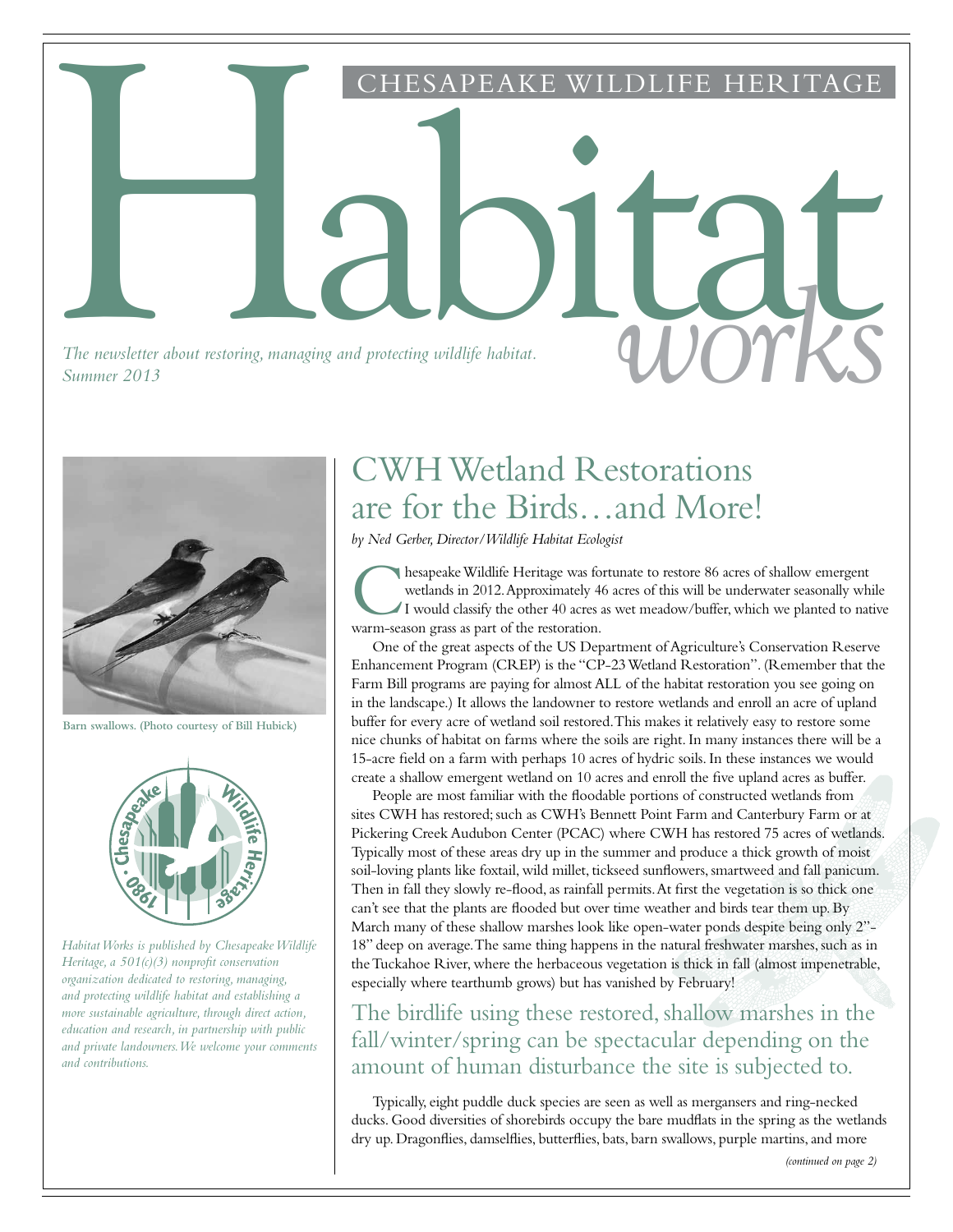

### **Chesapeake Wildlife Heritage Board of Directors**

Ralph Partlow, *President and Treasurer* Larry Albright, *Chairman* Cleo Braver, *Vice President* Laura Hoffman, *Secretary* Judge Alfred Burka Stanley P. Watkins, Jr. M.D. John Murray, Esq, *Advisor* Dennis Whigham, PhD, *Advisor*

### **Staff**

Ned Gerber, *Director* Michael Robin Haggie Andi Pupke Chris Pupke Sandy Parker Mary Henley Phil Boyd Austin Jamison Danny Sterling Jenny Bartz Paul McMullen Buck Schuyler Christopher Schuyler

Chesapeake Wildlife Heritage The Old Railway Station 46 Pennsylvania Avenue P.O. Box 1745 Easton, Maryland 21601 410.822.5100 410.822.4016 fax info@cheswildlife.org cheswildlife.org

**Printed with FSC Certified Paper, 100% Post Consumer Recycled Paper Processed Chlorine Free, Green Seal Certified and made with 100% Green Energy.**

### *(Wetland Restoration continued from page 1)*

also make good summer use of these sites. These restored wetlands are wildlife diversity hotspots in the sea of Delmarva agricultural monocultures (corn, beans, and wheat).

Most of the wildlife research shows that larger wetlands are better for breeding—and wintering—wildlife numbers and diversity. CP-23 allows CWH to take advantage of wet, farm fields to build some larger wetlands that provide good benefits to the wildlife resource. The large wetland effect is evident in terms of holding migratory birds in a sanctuary at places like CWH's

Canterbury Farm, Barnstable Hill Farm, and Bennett Point Farm and at PCAC, as when sensitive waterfowl species are flushed occasionally from one wetland they simply make a short flight into one of the other nearby wetlands.

This past winter I had the good fortune to be walking with my Brittany spaniel in a restored wetland that had been allowed to become shrubby with native Southern wax myrtle, as well as "waterbush" *(Baccharis halimifolia)*, and a mix of native grasses and forbs. The dog went on point and I



**A restored wetland at Bennett Point Farm along the Wye River. (Photo courtesy of Donna Tolbert-Anderson)**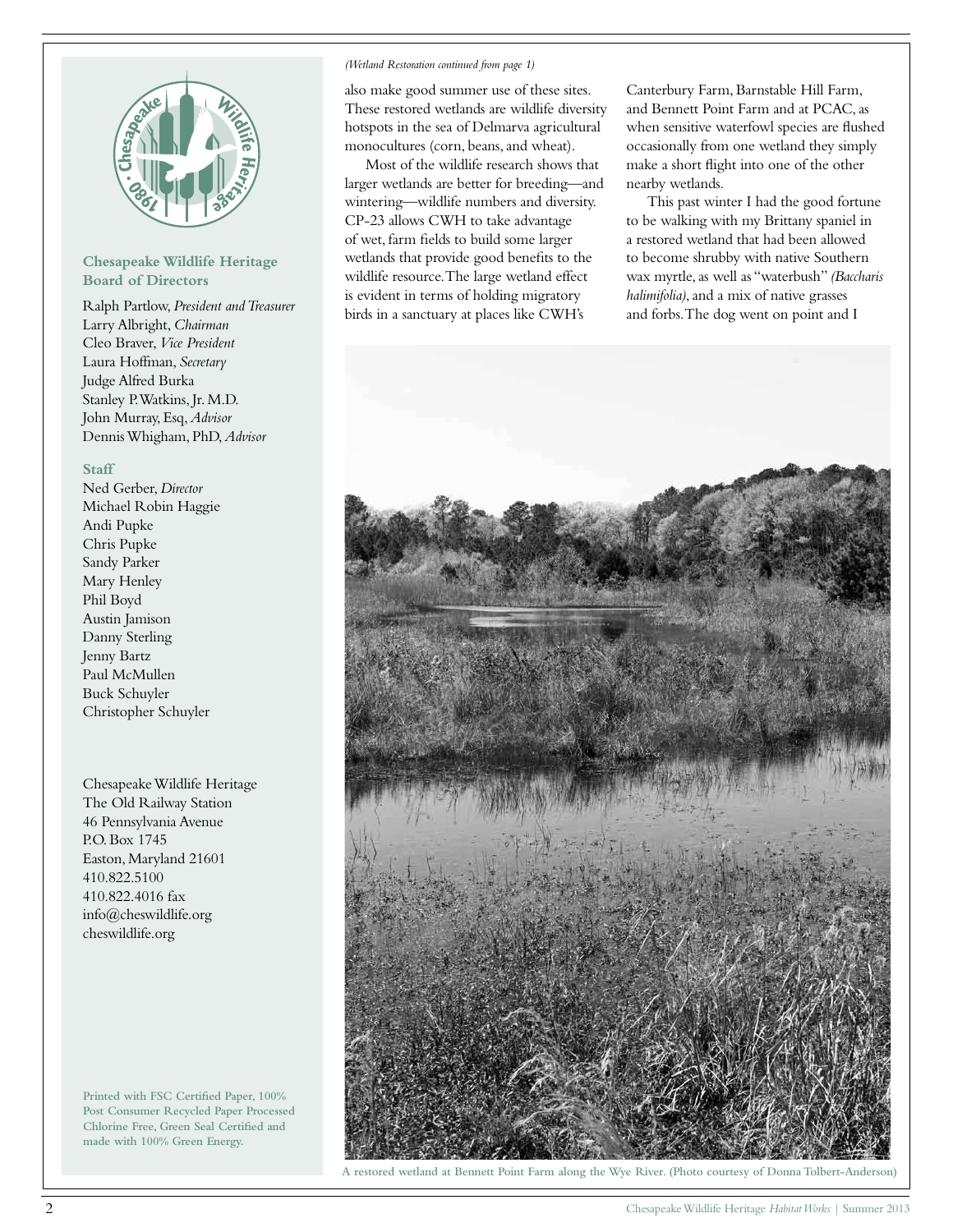

Canterbury Farm has 100 acres of restored wetlands. (Photo courtesy of Donna Tolbert-Anderson)

suspected that there was a woodcock there under a shrub as they had been dancing in this field since the end of January. Sure enough as I walked in on the point up fluttered the "mudbat". However, the dog stayed on point and then slowly crept in to the flush site sniffing the ground heavily. To my delight there was a woodcock nest with 4 brownish eggs! The eastern population of woodcock and other early successional wildlife has been declining as this habitat type has faded from our landscape. CP-23 is a cost-effective way to restore and maintain early successional habitat.

One of the best ecological aspects of the CP-23 rules is that the rules are very flexible in regard to allowing natural succession on the site or establishment of habitats from seed or seedlings.

In this way, one can grow and then maintain shallow-emergent wetlands, wooded wetlands, grasslands, and scrub/ shrub habitats all on the same site. This makes it relatively easy to manage for waterfowl, shorebirds, grassland sparrows and migratory woodcock in the same 15-acre field.

Almost ALL of the wetlands and buffers you see being installed are being paid for by the USDA with some assistance at times from the MD Department of Agriculture and the MD Department of Natural Resources. In an age when everything is "on the table" in terms of potential budget cuts, we need to realize that the great majority of conservation work in Maryland (and the country) is paid for by the government. Most of the work done on farmland is covered by the USDA through the Conservation Reserve Program, the Conservation Reserve Enhancement Program or the Wetlands Reserve Program.



**Monarch on tickseed sunflower.**



**Tree Swallows using a CWH nesting box. (Photo courtesy of Donna Tolbert-Anderson)**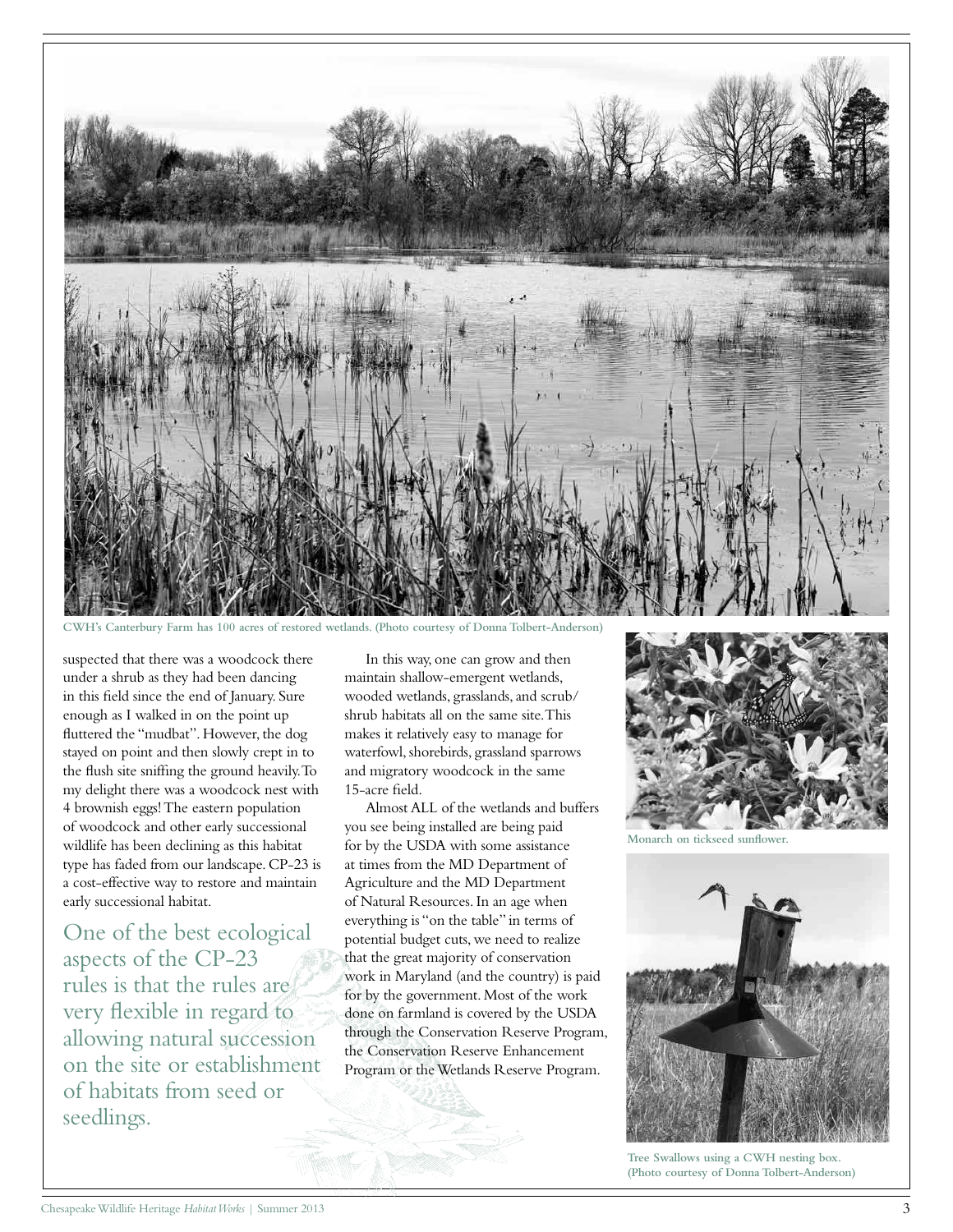Maryland's wildlife will be impacted by wind energy due to existing turbines as well as the recently approved plans for an offshore system in the ocean. CWH thought it would be interesting to consider the concerns of a well-known bird conservation group on the topic.

*The following article is reprinted from the American Bird Conservancy (ABC) website, with their permission.*

## American Bird Conservancy's Policy Statement on Wind Energy and Bird-Smart Wind Guidelines

*"American Bird Conservancy supports wind power when it is bird-smart, and believes that birds and wind power can co-exist if the wind industry is held to mandatory standards that protect birds."*

Wind power is the fastest developing source of energy in the United States and can be an important part of the solution to climate change. However, wind farms can kill birds through collisions with turbines and associated structures, and also harm them through the loss of habitat that birds need for survival. A 2008 Department of Energy report calls for the U.S. to generate 20% of its electricity from wind by 2030. By then, wind turbines are expected to be killing at least one million birds each year, and probably significantly more, depending on the final scale of wind build-out. Wind farms are also expected to impact almost 20,000 square miles of terrestrial habitat, and over 4,000 square miles of marine habitat by 2030, some critical to threatened species.

Some of the most iconic and vulnerable American birds are at risk from wind industry expansion unless this expansion is carefully planned and implemented. Onshore, these include Golden Eagles, Whooping Cranes, sage-grouse, prairiechickens, and many migratory songbirds. Offshore, Brown Pelicans, Northern Gannets, sea ducks, loons, and terns are at risk, among other birds.

American Bird Conservancy supports wind power when it is bird-smart, and believes that birds and wind power can co-exist if the wind industry is held to mandatory standards that protect birds.

Bird-smart wind power employs careful siting, operation and construction mitigation, bird monitoring, and compensation, to reduce and redress any unavoidable bird mortality and habitat loss. These are issues that the federal government should include in mandatory wind standards. For terrestrial wind farms, bird-smart wind should address:

**1. Siting:** Bird-smart wind power (including wind farms and associated infrastructure) is sited to prevent harm to birds, ideally in already altered habitats such as farmland, and avoids sensitive areas. Examples of such areas may include migratory bottlenecks, wetlands, raptor concentration and key nesting areas, the edges of ridges used by migrants, key habitat or flight paths for endangered or declining species, breeding concentrations of species that avoid tall structures (such as some grouse species), and in or adjacent to Important Bird Areas. Maps with detailed data on wildlife are currently being developed by conservation groups for use by the wind industry. Pre-construction assessments should always be conducted to confirm whether a particular site presents an especially high risk to birds. Some areas are not going to be suitable for wind development.

### **2. Operation and Construction**

**Mitigation:** Bird-smart wind power uses the best technology and management practices to avoid and minimize harm to birds, such as by burying transmission lines in high risk areas, following Avian Power Line Interaction Committee standards for above-ground transmission lines, using lighting that minimizes nighttime migratory bird collision mortality (such as strobe lights), using unguyed rather than guyed meteorological towers, and restoring habitat disturbed by construction, e.g. by replanting native vegetation (or restoring the site if the wind farm is decommissioned).

**3. Monitoring:** Bird-smart wind power employs effective, federally reviewed and approved, site-specific, pre- and postconstruction studies/assessments to assist with improved siting and operation, and to properly quantify impacts. Pre-construction assessments must provide sufficient data to assist with micro-siting (e.g., by the use of radar to detect local migration patterns), create an annual baseline against which post-construction studies can be evaluated, use all existing available bird study data, and be conducted during months when bird use can be expected to be at its peak at the selected site. Post-construction studies must employ mathematical models that best account for variations in local conditions and the relative difficulty of locating bird carcasses in different habitats, as well as any scavenging by predators that may reduce the number of carcasses found (for example) and run for at least two years (and long enough to determine the efficacy of, and make needed revisions to, operational mitigation measures).

**4. Compensation:** Bird-smart wind power redresses the loss of any birds or habitat unavoidably harmed by construction and operation, including deaths caused by collisions with turbines and their associated power lines, and lost or degraded habitat (e.g. areas of abandoned habitat) to a net benefit standard. Such compensation could include acquiring additional land for the National Wildlife Refuge system, or other off-site habitat conservation projects.

Although offshore wind power is not yet operational in the U.S., an analogous set of siting, operating, and compensatory measures need to be developed to make it bird-smart.

All wind farms should have an Avian Protection Plan which includes American Bird Conservancy's bird-smart principles, and a means of implementing them and tracking and reporting on this implementation. Wind farms should also comply with relevant state and federal wildlife protection laws such as the Endangered Species Act, Migratory Bird Treaty Act, Bald and Golden Eagle Protection Act, and National Environmental Policy Act.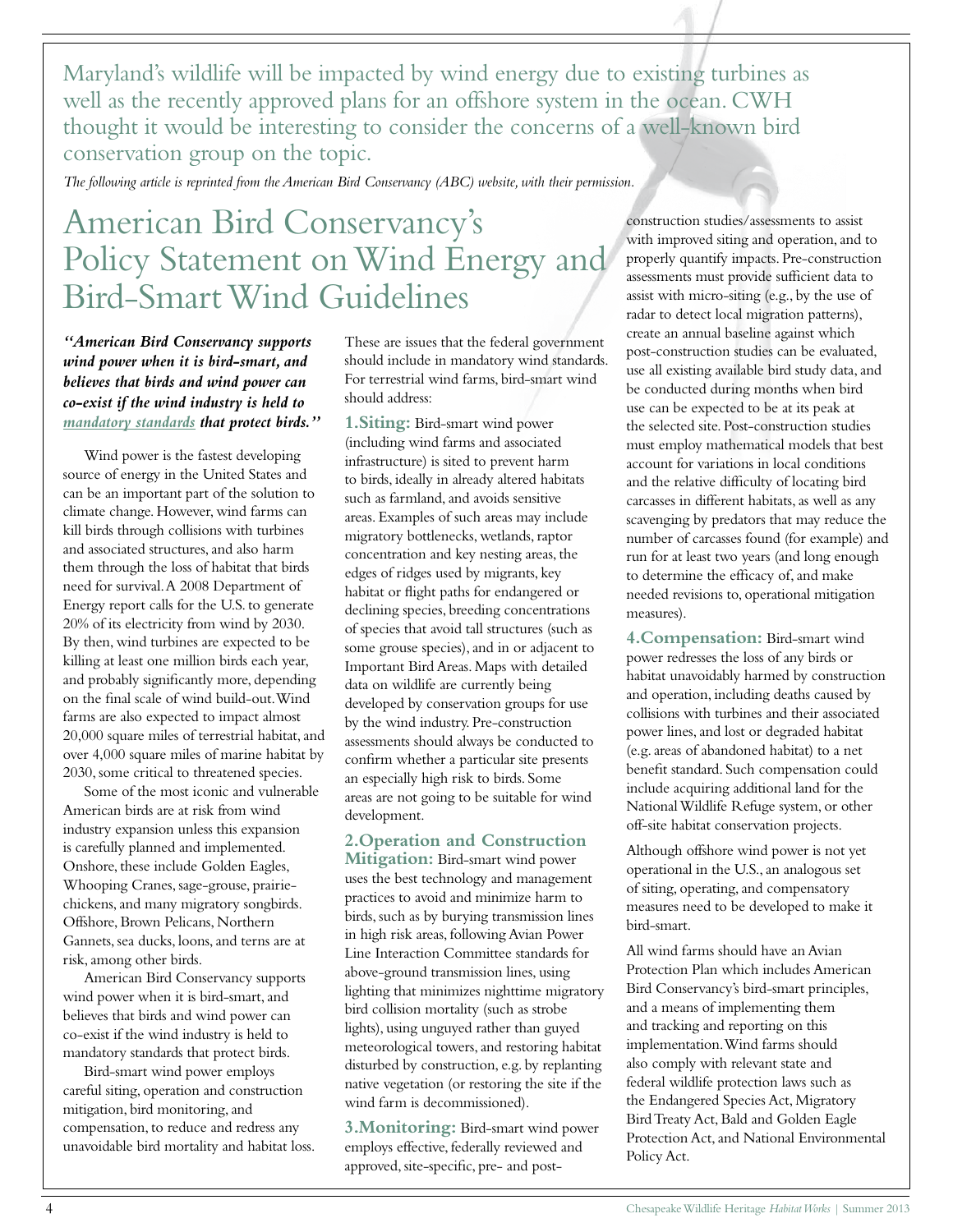## Property Profile Update: Bailey's Neck Farm

**C** hesapeake Wildlife Heritage's<br>Bailey's Neck sanctuary is 135<br>acres located in Talbot County,<br>Maryland. The property consists of 110 hesapeake Wildlife Heritage's Bailey's Neck sanctuary is 135 acres located in Talbot County, acres of wooded wetlands as well as 25 acres of restored, shallow-emergent wetlands. In 2010, CWH donated a conservation easement on the property to permanently protect the wildlife habitat on the property from development and conversion to agriculture.

Originally, the property was established by the Bailey's Neck Park Association. In the late 1970's a group of residents on Bailey's Neck sought to prevent further development on the neck. The group successfully got some parcels donated while they purchased others. When the Bailey's Neck Park Association closed its doors, they passed the property to the Chesapeake Bay Foundation (CBF). CBF donated the property to CWH. We are appreciative of the commitment of the local residents to save this part of Talbot County and to CBF for their donation of the property to CWH.

During the summer of 2012, a simple viewing blind was constructed on the restored wetlands. The blind allows CWH guests to view the wetland without disturbing the wildlife. It is dedicated in memory of Mrs. Martha Ann Healy. Mrs. Healy was a committed environmentalist and philanthropist who helped CWH create the Canterbury Farm wildlife sanctuary just east of Bailey's Neck Farm. (The blind is only open for scheduled visits.)

When Bailey's Neck was donated to CWH our immediate interest was in converting the wet farm fields into marshy wildlife habitat. As the land is flat, we accomplished this by encircling the field with a low, earthen berm, which prevents rainfall from escaping the site until it floods the entire field area. The water can only exit through a water depth regulating control structure and/or emergency spillway.

Unfortunately, the seed bank of the field contained many invasive pears, which are common in this part of the county and famous for their tire- (and skin-!) puncturing thorns. These hybrid trees have spread successfully because birds love their tiny fruits and spread them around each fall and winter when they feed heavily on the fruit. Oh, and of course, deer don't destroy the pear seedlings as they do with most desirable trees!

Now you might think, as we did, that by flooding these pear seedlings they would wither and perish under the anaerobic soil conditions that drive wetland soil chemistry. Amazingly, they took us to school where we learned firsthand that many of them could not only survive being inundated for 8-9 months of the year but also put on new growth during the brief dry spell they encountered during the summer (when they were no longer in standing water). As a result CWH spray crews had to put in many hours spot spraying these invasive pests, which we now have under control in the wetland.



**CWH restored 25 acres of wetlands at our Bailey's Neck Farm near Easton, Maryland. (Photo courtesy of Donna Tolbert-Anderson)**

**Nesting vultures loafing in tree next to barn at Bailey's Neck Farm. (Photo courtesy of Donna Tolbert-Anderson)**



All of the time and energy put into restoring this wetland have been well worth it as migrating and wintering wildfowl make good use of the site; as do other wetland critters. It's great fun to go there in May when the bulk of the woodie broods are active to see them feeding. We have also encountered nesting coots and purple gallinules on the wetland, which are unusual for Talbot County.

Of course, one first must pass the old barn which we preserved, as the upstairs hay loft has long provided nesting habitat for turkey vultures.

By restoring this hydric farm field into a shallow-emergent wetland CWH has added greatly to the wildlife and wetland habitat diversity of the Bailey's Neck area. So while the warblers and wild turkeys use the older wooded wetlands on the majority of our Bailey's Neck preserve, we were able to carve out a small area for the shallowemergent, wetland-loving wildlife, as well. Almost all of the non-tidal freshwater wetlands in the county would have historically been wooded and what we have done at Bailey's Neck is essentially create a large beaver meadow. However, we should point out that our efforts to build wetlands pale in comparison to that of these large rodents who are undoubtedly nature's best wetland creators.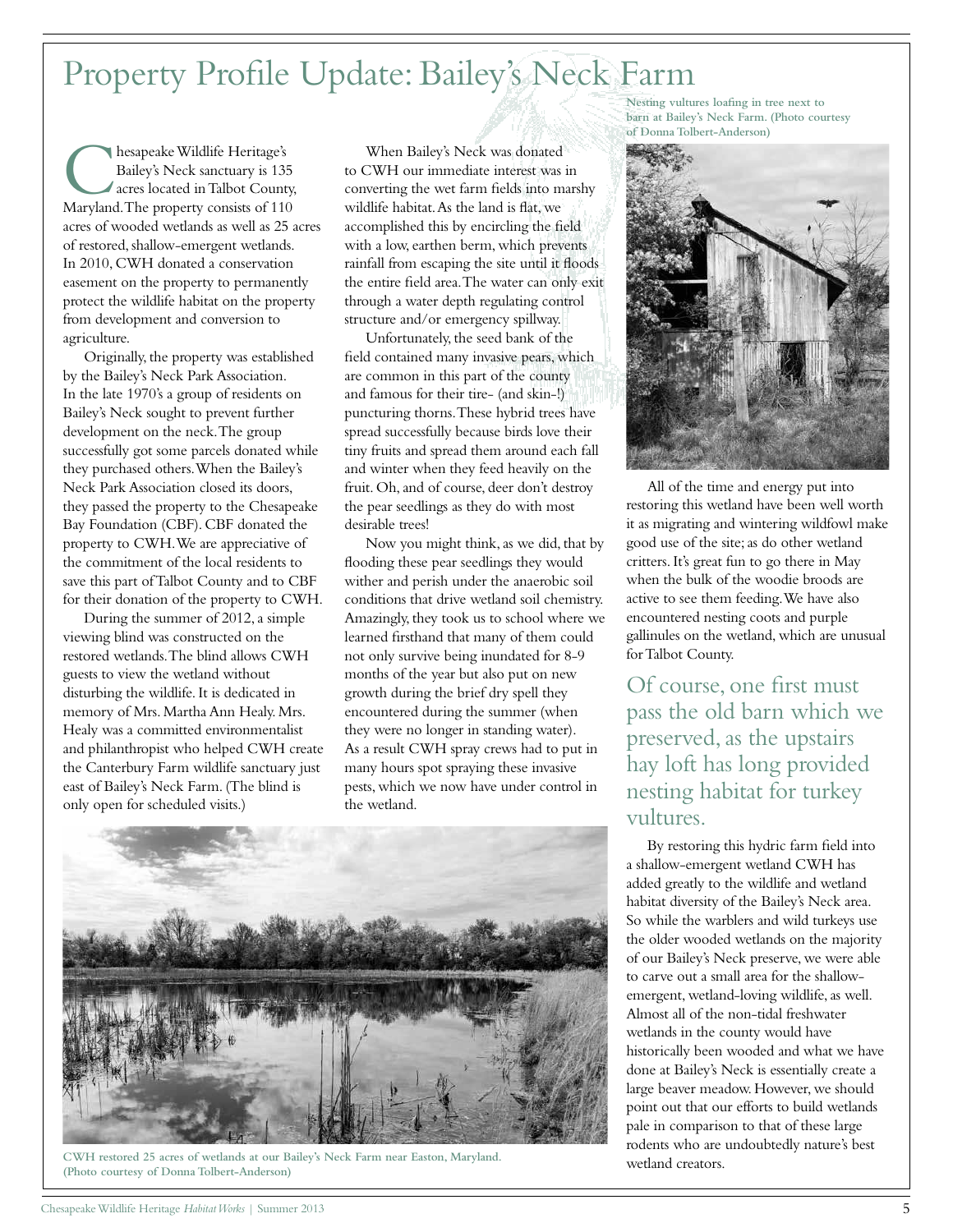### **Welcome to New Members**

**Chesapeake Wildlife Heritage would like to extend our sincere appreciation to the 48 new members who joined CWH in 2012.**

William A. Anderson Dennis M. Baker Dirck Bartlett John R. Bowden Neil W. Brayton George D. Bruch Caroline Co. Bird Club Constellation Energy Randy Cook Delaware Community Fdn. Charles L. Diventi Bruce Dorries George R. Drake Marshall H. Durston Jay S. Eastman Mary Fiedler Michelle Follet Stephen W. Fye Ralph Hawkins Jerome T. Hengemihle Francis J. Hickman Robert Wood Johnson Fdn. Timothy G. Jones K9 Cart Company John F. Kevill Farokh Kheradi Heather A. Klink Arthur Lerner George C. Matisick Lisa Mayo David E. Menotti Larry R. Miller Heather R. Mizeur Scott D. Paseltiner Curt W. Ramsey Jean L. Risner Beth H. Saint-Louis Maria C. Schwartz John W. Scott Cynthia Sears Marc Slavin Andy Smith Tom Stevenson Craig Stout Hugh Talton W. David Taylor John Thacker William Witowsky

## Ask Andi:

*Questions and answers about wildlife by Andi Pupke, Education and Outreach Director*

*Q: There has been a great deal of fox sightings around our neighborhood; people are seeing them out during the day. We are concerned that they may become a nuisance to folks who are walking their dogs or children playing outside.*

*A:*I would not be worried about a red fox if it looks healthy and does not act strangely. The red fox *(Vulpes vulpes)* is on the rise in suburban areas. It is not unusual to see a fox out during the day as they are commonly active both night and day particularly in the spring when they have young to feed. Like other less sensitive



wildlife (white tail deer for example) red foxes can live in fragmented habitats that have been heavily altered by human activity. They can survive on a wide variety of foods from rodents and birds to insects, fruits, vegetables, nuts and even earthworms. This makes them more adaptable to changes in their environment than many other critters.

Today the red fox is one of the most widely-distributed carnivorous mammals in the world. They prefer fields, hedgerows and woodland edges over dense forest habitat. Many foxes have moved from rural areas to more urbanized places due to loss of open habitats to development. They do move around a great deal and do not stay in one den throughout the season.

If the fox looks unhealthy it does not automatically indicate that it has rabies. Foxes can often be infected with Sarcoptic mange. Mange is caused by a mite (Sarcoptes scabiei) which burrows into the outer layer of skin, causing intense skin irritation. This can cause fur loss and can lead to death in severe cases. Mange can be transferred to pet dogs that have direct contact with the infected fox or other mammal. If you suspect your dog has been in contact with an animal that may have Sarcoptic mange, it is best to contact your veterinarian.

A red fox can also be infected with rabies but most will die too quickly to spread the disease to other animals or humans. They also fall victim to canine distemper and heartworm. Any wild mammal that appears sick or is acting abnormally should be avoided.

A healthy fox poses virtually no threat to pets or people. They live very well in suburban settings and adapt to people rapidly. If you are fortunate you may see a group of them (usually a mother with her kits), which is known as a "skulk". For many of us who live near red foxes the most troubling thing they do is scream bark at night, which tends to wake up people and their pet dogs during the wee hours of the morning.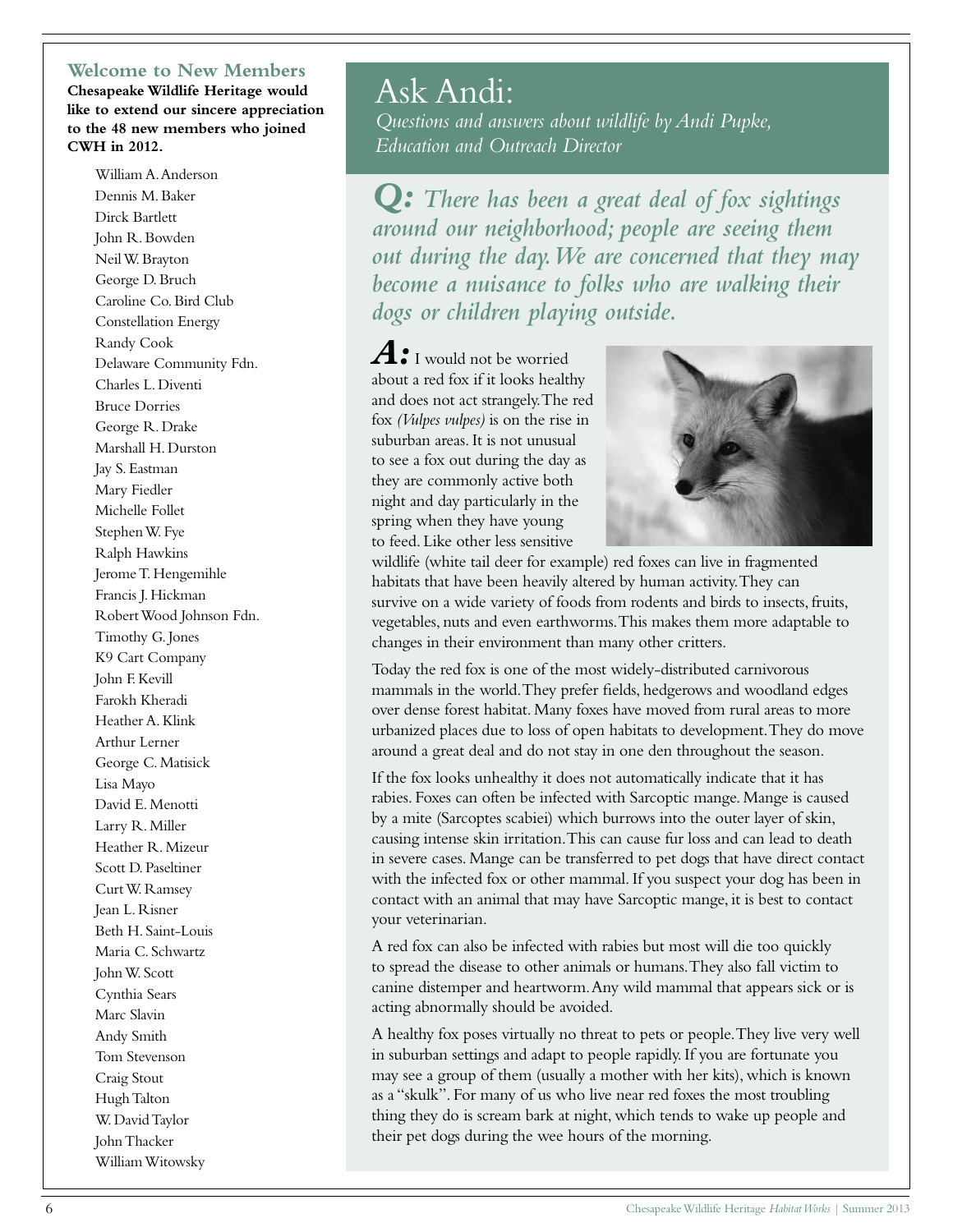## Wildlife Profile: Effect of June 2012 Derecho on a Local Purple Martin Colony

*By Andi Pupke, Education and Outreach Director*

When a damaging storm occurs,<br>
who can be harmed. The<br>
derecho that hit Maryland's Eastern Shore people are not the only ones who can be harmed. The on June 29, 2012 also greatly affected the Purple martin colonies that CWH manages.

The derecho was one of the most destructive complexes of thunderstorms in memory. It was packing wind gusts of 60-80 mph and produced extensive damage, most notably to trees.

Also called a line storm because it moves in a straight line, a derecho is a wide-spread, long-lived wind storm that is associated with a band of rapidly moving showers or thunderstorms.

The storm hit CWH's Barnstable Hill Farm near Chester, Maryland around 11:30 at night and caused the pole that held two martin houses to fall over. The timing of the storm was very important because not only did we lose all 55 of the young martins that were in the nesting cavities, but we most likely lost many of the adults, as well. Adults often roost in the nesting cavity with their young at night, and they develop a strong loyalty for the nest site, or "Site Fidelity."

If a colony is well maintained and the martins do not suffer reproductive failure, they will return year after year to the same site. In most cases nesting failure is caused by a predator, such as an owl or snake, but in this case the storm may prevent martins from nesting at this site for many years to come. Even if some of the adult martins

**These Purple Martins are dining on dragonflies at a CWH managed colony on Reeds Creek near Centreville, Maryland.**



survived the storm they will most likely not return to this site. As a result we will have to wait for new martins to find the new houses on this property.

While some of the colonies CWH manages only lost a few chicks during the storm, the loss of the colony in Chester may not have been preventable. Although CWH uses heavy poles that are securely fastened to all supports, the strength of this storm took us by surprise. If we had known how strong the winds were going to be, we may have lowered the house but that could have increased the likelihood of predation over night. CWH is hopeful that we can build up the martin colony again but fear that it will take more than a few years to achieve the size of the colony that was there before the storm.

### **Go Green!**

### **Receive Newsletters Electronically**

You can save trees and help CWH use more funds to benefit wildlife and the Bay by having your copy of the newsletter, Habitat Works, delivered to you via email. Just send an email to **info@cheswildlife.org** with *"Newsletter by Email"* in the subject line. Please include your name and mailing address in the message. Upon receipt of your email, a reply will be sent to confirm your request. **Thank you!**

**AN ADDED NOTE: As of June 12, 2013 there are seven martins at this site—four males and three females with three nests in progress, containing a total of 13 eggs. As we were not expecting any martins there this year, this is a very good surprise!**

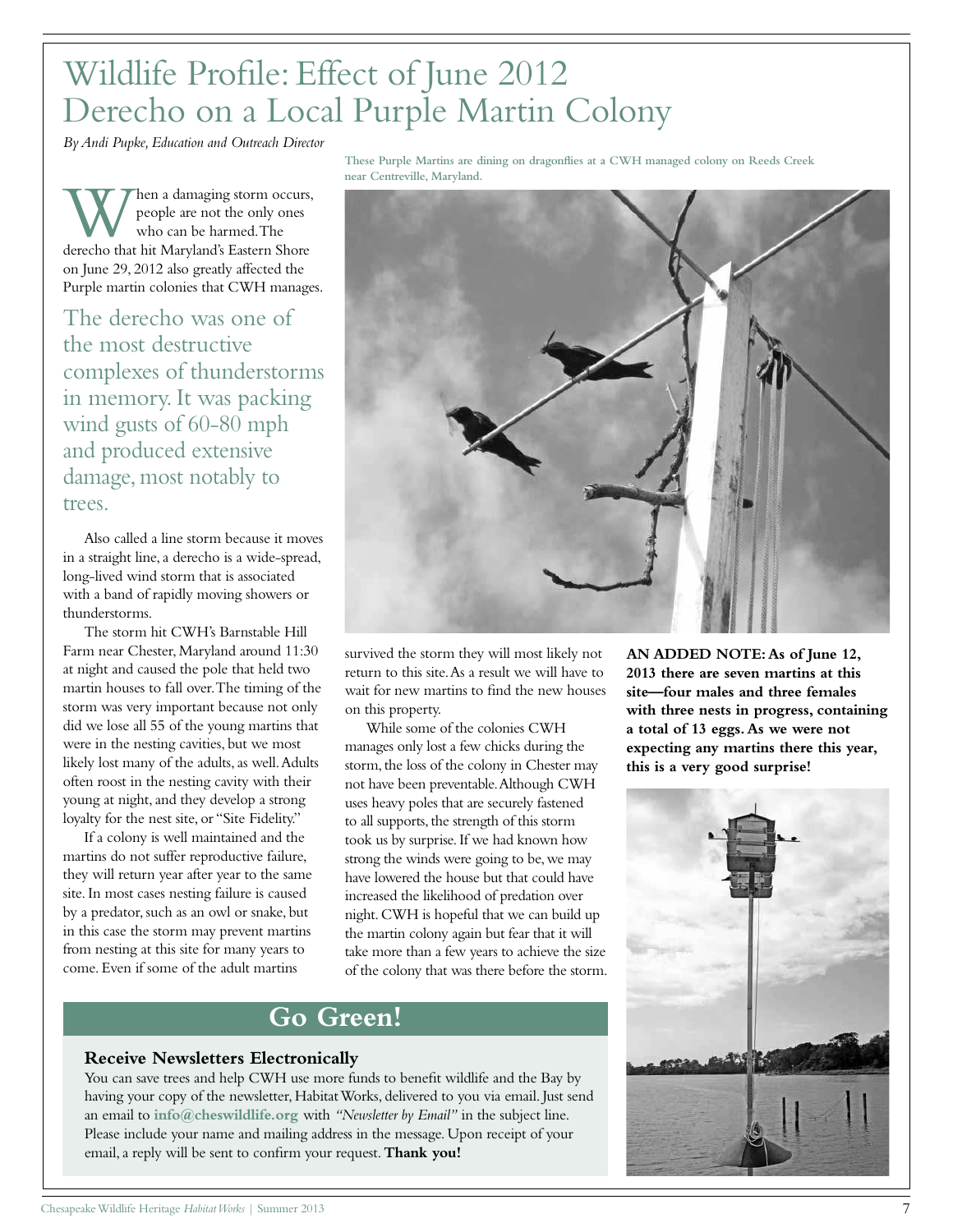## DAP and MAP: A Case for More Reasonable Use

*by Michael Robin Haggie, Agricultural Wildlife Ecologist*

**V** isit a commercial agricultural<br>that MAP or DAP feature heavily<br>in the fertilizer blends for corn and soybeans, isit a commercial agricultural service provider and you will find that MAP or DAP feature heavily which are the major agronomic field crops grown here on the Eastern Shore and indeed in the United States.

So what are these materials? DAP is an acronym for its chemical name, di-ammonium phosphate, and MAP is mono-ammonium phosphate. Their analyses are DAP 18-46-0 and MAP 11-52-0. Each figure represents the percentage by weight of nitrogen, phosphorous and potash respectively. Thus, there are 360 lbs. of available nitrogen per ton of DAP. Phosphorous is expressed as  $P_2O_5$  and potash as  $K_2O$ .

Simply put, both soy beans and corn need nitrogen, but modern corn varieties need high levels of applied artificial nitrogen in order to be productive. They are like the thoroughbreds of the race horse industry compared with their wild cousins on the Mongolian Steppes or more germanely, the native Teosinte grass *(Balsas teosinte)*  of Mexico, the ancestors of which were domesticated some 8,700 years ago.

The soy plant *(Glycine soya)* has a similar ancient history. Early domestication occurred in eastern Asia some 5,000 years ago (BCE). The wild soybean ancestor was an annual twining vine with small, narrow, trifoliate-oblate leaves, small purple flowers and small, round, dark-brown seeds; a long call from our modern *Glycine max*.

Soybeans can manufacture and utilize their own nitrogen with the aid of symbiotic bacteria<sup>1</sup> Applied in any form nitrogen (N) must be converted by soil micro-organisms (bacteria and fungi<sup>2</sup>) to nitrate (the process is called nitrification) in order to be utilized by the plant. According to the University of Maryland's Department of Agronomy, soybeans do not need any additional nitrogen in the form of dry fertilizer. So why are we applying DAP or MAP to both

<sup>1</sup>**Root nodules** occur on the roots of plants (primarily Fabaceae) that associate with symbiotic nitrogen-fixing bacteria. Under nitrogen-limiting conditions, capable plants form a symbiotic relationship with a host-specific strain of bacteria known as rhizobia. **http://en.wikipedia.org/wiki/Root\_nodule**

<sup>2</sup>**AM fungi** (AMF) help plants to capture nutrients such as phosphorus, sulfur, nitrogen and micronutrients from the soil.

full-season and double-crop (those planted after winter barley or wheat) soybeans and not just phosphorous and potash, when the research tells us it is not needed? And when dry granular fertilizer (MAP and DAP) is spread on soybean fields, what is the fate of the nitrogen component? Furthermore, according to the Fertilizer Brokerage website, DAP (with a higher N content) is an inferior product anyway (\*\*see note at end for a more in-depth explanation).

If the plant doesn't need it, then why apply it? One reason is that fertilizer dealers only have limited storage space so it is easier to stock just one analysis, which can also be used in other blends for corn, rather than have "shelf" space devoted to two or more products. Furthermore, timing of application is all important as to whether the N will be used by the plant or lost to volatilization or runoff. This relates to temperature and moisture.

Much of the DAP on the Eastern Shore may be applied well ahead of the soybean crop; up to four or five weeks. In the Midwest DAP is regularly applied in the fall. Now, if the weather is warm and moist, 70-80% of that N may be lost. That is not conservation; but all the literature I read is about conserving N for the farmer's pocket book. Now where was there any mention of the deleterious environmental effects of unused N in the environment if it is inappropriately applied? One can estimate the full-season soybean acres in Queen Anne's County alone at approximately 30,000 acres, deducting winter-wheat acres from total planted acres (2011 data). Using DAP, a rate of 11-18 lbs. N/ac may be applied (up to 50 lbs. is permitted under current MD Nutrient Management Plans), which translates into 165-270 tons N per year. However, for the critic's sake, let's take a more conservative range of 6-12 lbs. per acre, which is still 90-180 tons N per year; and, to reemphasize, this is just one midshore county. No wonder there is a dead zone in the Chesapeake Bay.

Consequently this does not bode well for water quality in the Bay overall, especially if the material is applied well ahead of planting. Restrictions on the application methods of these fertilizer types should appear in Maryland NMPs, but they do not. There are arguments supporting

that a small amount of N does help a young soybean plant but the research is not there to back it up. Besides, the modern soybean is one tough plant and if there is adequate moisture for germination and early growth this plant actually benefits from stress at certain mid-growth stages. It will put out less vegetative growth and more pods containing beans.

Again, where does the unutilized N go? Down the ditch or through the soil profile and eventually out into our streams and rivers. There it creates algal blooms and clouds the water, eventually smothering the Bay grasses.

**If you are a landowner and grow soybeans, talk to your farmer about what he or she is using on the crop. If it is DAP use MAP instead, at least. Better still ask for TSP (triple superphosphate) to be used, which has no nitrogen. As I have said, why put it on in the first place if it is not needed.**

\*\* Information from the Fertilizer Brokerage website reads:

*"…we find that DAP is decidedly inferior to MAP, first of all because it has a high PH, and it bonds with phosphate more readily than it bonds with the calcium that's in the soil, forming an insoluble tricalcium phosphate. And when that happens, then you lose the solubility of both your phosphorous and your calcium. So you end up being shorter."*

#### **References:**

I.Polizotto: Fate of Nitrogen From Fall and Spring Applied MAP and DAP Depends on Soil Temperature and Rainfall. Intermountain Farmers Association, Jan 2010

**http://ifa-coop.com/agronomy-articles/ fate-of-nitrogen-from-fall-and-springapplied-map-and-dap-depends-on-soiltemperature-and-rainfall**

R. Kratochvil: Response of full season soybean to nitrogen fertilizer. Univ. of Maryland #9175.

**http://newswatch.nationalgeographic. com/2009/03/23/corn\_ domesticated\_8700\_years\_ago/**

**http://www.soyinfocenter.com/HSS/ soybean\_plant1.php**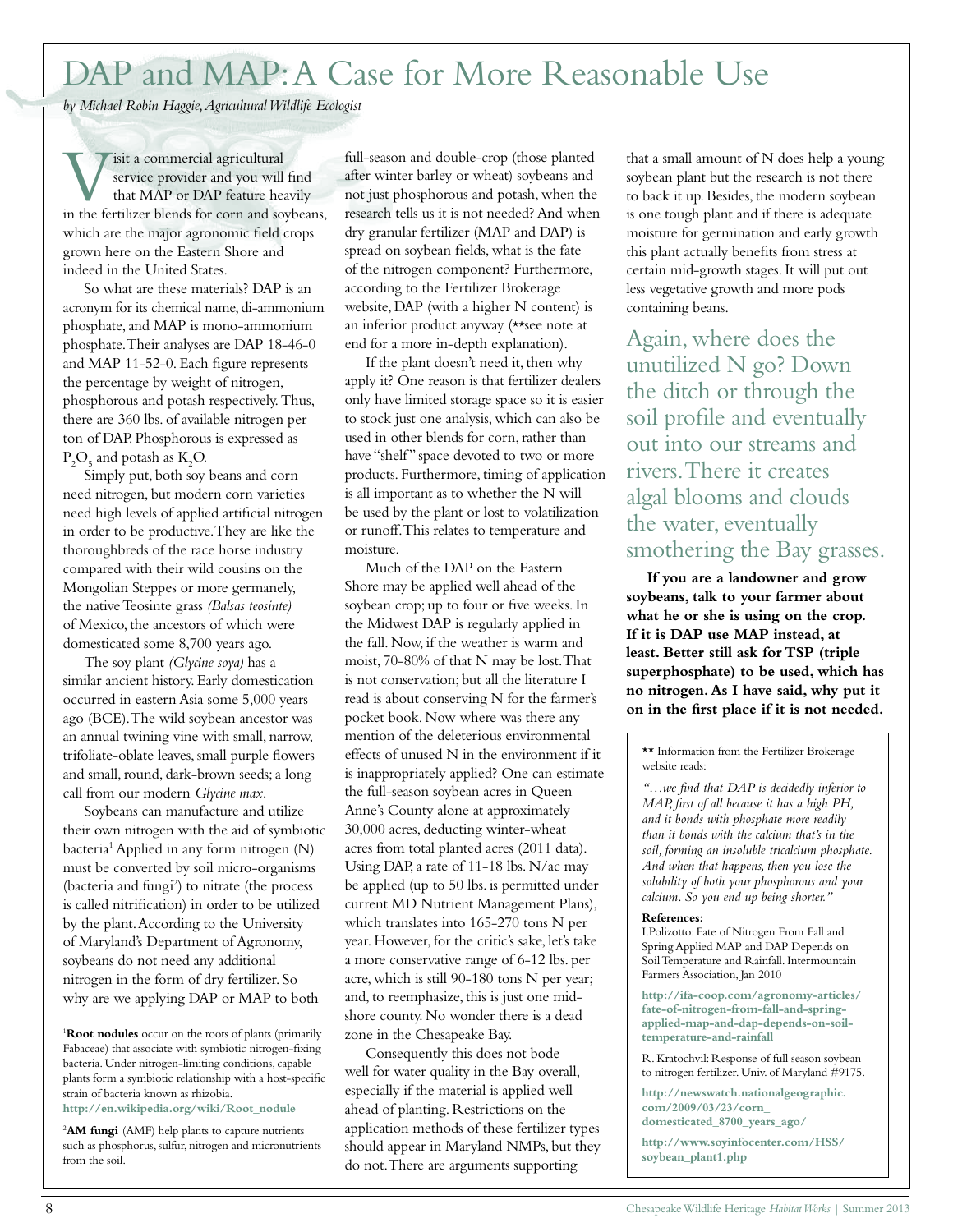# New Quail Programs in Virginia

*By Austin Jamison, Blue Ridge Division Coordinator*

The Vildlife<br>
Feritage has worked in partnership<br>
with USDA conservation programs<br>
including CREP, CRP, WHIP, and EQIP. or years Chesapeake Wildlife Heritage has worked in partnership with USDA conservation programs These programs have offered a strong financial incentive for landowners to take environmentally sensitive land out of production and create quality wildlife habitat.

In 2009, Virginia introduced a new Quail Action Plan. One key element of the plan was the establishment of five new private lands biologists located throughout the state to focus on bobwhite quail and early successional habitat. In conjunction, several new state wildlife Best Management Practices (BMPs) focusing on wildlife were funded. These are extremely useful financial incentives for landowners wishing to establish and improve early-successional habitats on their properties.

These BMPs are only available in 15 "target" counties including Augusta, Bland, Culpeper, Essex, Greene, Greensville, King, King Williams, Halifax, Madison, Orange, Queen, Rappahannock, Southampton, Sussex, and Wythe.

Landowners with at least five acres of pasture, hayfields or crop fields may be eligible for the "fescue conversion" practice (WL-3), which will cost-share spraying and planting of native warm-season grasses (NWSG) and wildflowers. The practice can be targeted solely to wildlife or can be hayed and grazed with certain restrictions and involves a five-year contract.

CWH can help select the most appropriate grass and forb species depending on the soils and goals of the project. Grazing is allowed but grasses must not be grazed below 10" and not after August 25. Both of these provisions increase the utility of the grasses for wildlife as compared to traditionally managed cool-season pastures.

CWH recommends that land currently in fescue first be sprayed in the fall and again the following spring before planting. The presence of invasive weeds such as Johnsongrass, bermudagrass or sericea lespedeza may require further sprayings.

The "field border" practice (WL-1) offers a range of options from natural succession to planting NWSG and forbs and adding wildlife-friendly shrubs. Unlike the USDA CP33 field border practice, this

**Bobwhite Quail. (Photo courtesy of Bill Hubick)**



state BMP can be utilized on pasture and hayfields, not just crop fields and the practice must be maintained for five years.

The "idle field" option provides a small incentive payment to keep a field in a fallow, early-successional stage for three years. These habitats provide critical brooding and bugging grounds for bobwhite quail. The field must be sprayed, disked or burned initially, but if fescue or other grasses are the dominant cover, than herbicide must be used. Fields coming off of a row crop or small grain do not need any treatment. After the initial disturbance, the field is allowed to

grow in annual grasses and forbs, which are a preferred food of bobwhite quail.

The Virginia Department of Forestry has also introduced new cost-share programs to benefit bobwhite quail. These programs target pine stands and offer various incentives for thinning, herbicide applications, and shortleaf pine planting–all components that can make pine stands more wildlife friendly by encouraging herbaceous plant growth in the understory. Thinning lets more sunlight reach the pine stand floor resulting in the growth of high energy quail foods such as partridge pea, ragweed, and beggar ticks.

CWH plans to establish more than 40 acres of bobwhite quail habitat utilizing these programs this spring. More than 1500 acres of quail habitat were created last year across Virginia using these programs.

**CWH makes it a point to stay up to date with the various state and federal cost-share programs that can help landowners reach their wildlife habitat goals. Please contact one of our wildlife biologists to learn more about what you can do on your land for wildlife.**

| Yes! I would like to join with Chesapeake Wildlife Heritage to help<br>build and preserve wildlife habitat.                                                                                                                                                                                                                                                                                                                                               |                                     |
|-----------------------------------------------------------------------------------------------------------------------------------------------------------------------------------------------------------------------------------------------------------------------------------------------------------------------------------------------------------------------------------------------------------------------------------------------------------|-------------------------------------|
|                                                                                                                                                                                                                                                                                                                                                                                                                                                           | \$30 Individual Habitat<br>Guardian |
|                                                                                                                                                                                                                                                                                                                                                                                                                                                           | \$50 Family Habitat Guardian        |
| $City$ $\rightharpoonup$ $\qquad \qquad$ $\qquad \qquad$ $State$ $\rightharpoonup$ $\qquad \qquad$ $\qquad \qquad$ $Zip$ $\rightharpoonup$                                                                                                                                                                                                                                                                                                                | \$100 Habitat Protector             |
|                                                                                                                                                                                                                                                                                                                                                                                                                                                           | \$250 Habitat Sponsor               |
|                                                                                                                                                                                                                                                                                                                                                                                                                                                           | \$500 Habitat Benefactor            |
| Please send me information on the Planned Giving Program.                                                                                                                                                                                                                                                                                                                                                                                                 | \$1,000 Habitat Conservator         |
| Please make your check payable to Chesapeake Wildlife Heritage,                                                                                                                                                                                                                                                                                                                                                                                           | \$2,500 Habitat Steward             |
| or charge to: $ $   Visa     M/C                                                                                                                                                                                                                                                                                                                                                                                                                          |                                     |
| $Account # \_$                                                                                                                                                                                                                                                                                                                                                                                                                                            |                                     |
|                                                                                                                                                                                                                                                                                                                                                                                                                                                           |                                     |
| Please mail to: Chesapeake Wildlife Heritage, P.O. Box 1745, Easton, MD 21601                                                                                                                                                                                                                                                                                                                                                                             |                                     |
| CWH is a private nonprofit organization designated $501(c)(3)$ by the IRS. A financial statement is<br>available upon request. CORPORATE MATCHING: Don't forget corporate matching contributions.<br>The company you work for or are retired from may be able to match your donation to CWH. Check<br>with your personnel office to obtain a matching gift form. Mail the form to us along with your tax-<br>deductible donation. We do the rest.<br>SU13 |                                     |